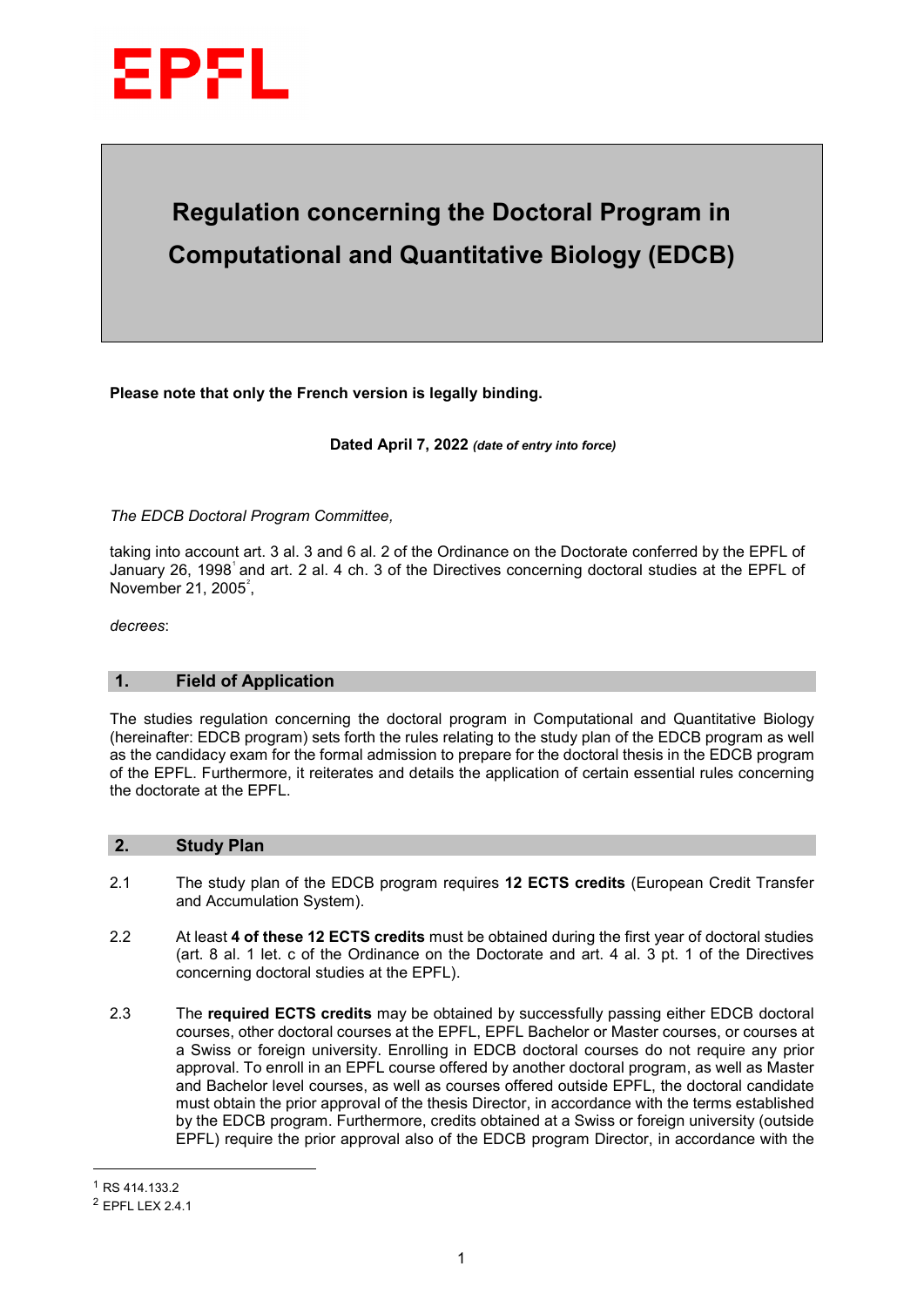terms established by the EDCB program. For doctoral courses passed at other Swiss or foreign universities, the credit equivalence is determined on a case-by-case basis by the program Director. The doctoral candidate needs to submit an outside credit request form to the thesis Director and to the program Director for pre-approval, in order to ensure the validation of the pre-determined credits after successful completion of the course.

2.4 Up to **4 ECTS credits** – but not those required for the first year – can be chosen by the doctoral candidate among all the EPFL doctoral course books (including the transferable skills courses) without the approval of neither the program Committee nor the thesis Director (Doctoral Commission decision, Cdoct 107, May 2015).

# **3. Mentoring**

- 3.1 Within 3 months after enrolment, the doctoral program assigns a mentor from its pool to each doctoral candidate. The doctoral candidates may change mentor with the agreement of the program Director.
- 3.2 The mentor remains anonymous with respect to the thesis Director to ensure confidentiality (it is up to the candidate to keep this anonymity or not). The mentor offers guidance to doctoral candidates regarding academic or career choices, as well as the resolution of any difficulties met within the context of their training, in particular regarding the preparation of their thesis or cases of conflict.
- 3.3 The candidates can contact their mentor whenever they deem it necessary. The candidate and the mentor confer at least once a year as part of the annual report. Exchanges between candidates and their mentor should remain confidential unless both parties agree to disclose to the program Director.
- 3.4 It is recommended that the candidate's mentor does not participate in nor presides over the jury for either the candidacy or the oral exam.

### **4. Candidacy Exam**

4.1 To be formally admitted to start a doctoral thesis at the EPFL, the doctoral candidate must successfully pass the candidacy exam at the end of the 1<sup>st</sup> year of doctoral studies (art. 6 and 8 al. 1 let. a of the Ordinance on the Doctorate and art. 8 al. 1 and 2 of the Directives concerning doctoral studies at the EPFL).

One week before the candidacy exam the candidate should send to the jury a written research plan of no more than 20 pages discussing the research proposal. The examination consists in an oral presentation of approximately thirty minutes by the candidate about the research proposal, followed by questions from the jury. The candidate must demonstrate the originality of the thesis subject, the objectives and methods envisaged, as well as the hypothesis and related scientific arguments, including the general context of the thesis subject, state of the art of research in the area, position of the candidate's work within the research area, plan and methodology for the research project, and the timeframe for its completion.

- 4.2 The jury of the candidacy exam is composed of the jury President (who must be an EDCB thesis Director with PO, PA, PT, or MER status, or part of the EDCB Committee, see yearly list of potential jury presidents), the thesis Director and thesis co-Director (when applicable), as well as two experts in the field (one of whom may be external to the EPFL). Internal experts may be professors or senior research scientists (MERs) or other EPFL collaborators authorized to fulfil the function of thesis Director at the EPFL. External experts are required to hold a PhD.
- 4.3 After jury deliberations, the jury President verbally informs the candidate of the result of the candidacy exam. Possible jury recommendations are communicated in writing to the